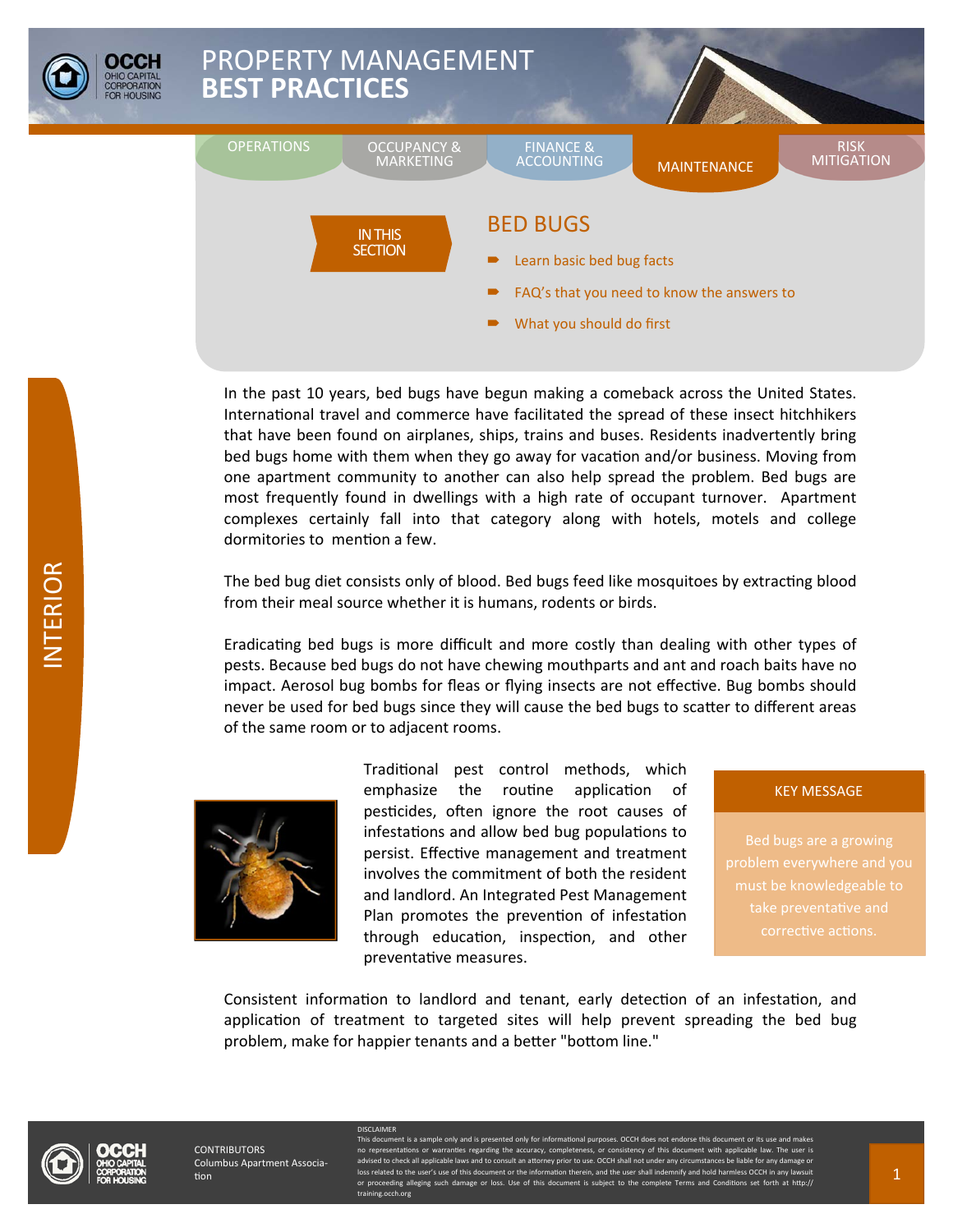

#### **InspecƟon/PrevenƟon**

Eradicating bed bugs is costly, so prevention and early detection are essential. It is highly recommended that maintenance and apartment staff be properly trained to identify bed bugs and their common hiding places. An inspection of a unit should be conducted prior to occupancy and can be conducted periodically throughout a lease term.

"...prevention and early detection are essential..." Since bed bugs can be brought into a building by "hitch hiking" on the belongings of residents, landlords should provide a copy of the Central Ohio Bed Bug Task Force's, "Bed Bug Identification and Guidelines for Residents " handout to residents, prior to taking occupancy. This will empower residents to take an active role in preventing bed bugs from entering the premises and properly notifying a landlord if bed bugs are later discovered.

#### **Bed Bug Basics/Fact or Fiction**

following statements true or false?

DISCLAIMER

Susan C. Jones, PhD., The Ohio State University Department of Entomology, has provided a basic informational tutorial:

Bed bugs are making a comeback! Although infestations were common in the U.S. before World War II, the advent of long-lasting pesticides drastically reduced the number of infested buildings in the U.S. However, bed bugs remained at high population levels in many areas of the world. Bed bugs are excellent hitchhikers that can be easily transported

in furniture, personal items, luggage, bedding, etc. Several reasons for the resurgence of bed bugs in the U.S. in the past decade have been suggested: increase in international travel and commerce, high tenant turnover, changes in pesticide use, and insecticide resistance.

Fact or Fiction - how much do you know about bed bugs'? Are the

#### FOR MORE INFORMATION

www.centralohiobedbugs.org or call your OCCH Asset Manager at 614-224-8446

Bed bugs are only a problem in low-income neighborhoods. False! There is an unnecessary stigma associated with bed bugs. The truth is that bed bugs prefer human blood, and they will feed on anyone, regardless of their cleanliness or socio-economic status.

**CONTRIBUTORS** Columbus Apartment Associa-Ɵon

 $\blacksquare$ 

This document is a sample only and is presented only for informational purposes. OCCH does not endorse this document or its use and makes no representations or warranties regarding the accuracy, completeness, or consistency of this document with applicable law. The user is advised to check all applicable laws and to consult an attorney prior to use. OCCH shall not under any circumstances be liable for any damage or loss related to the user's use of this docuing the user in the user shall in an indemnity and the user shall in or proceeding alleging such damage or loss. Use of this document is subject to the complete Terms and Conditions set forth at http:// ing.occh.org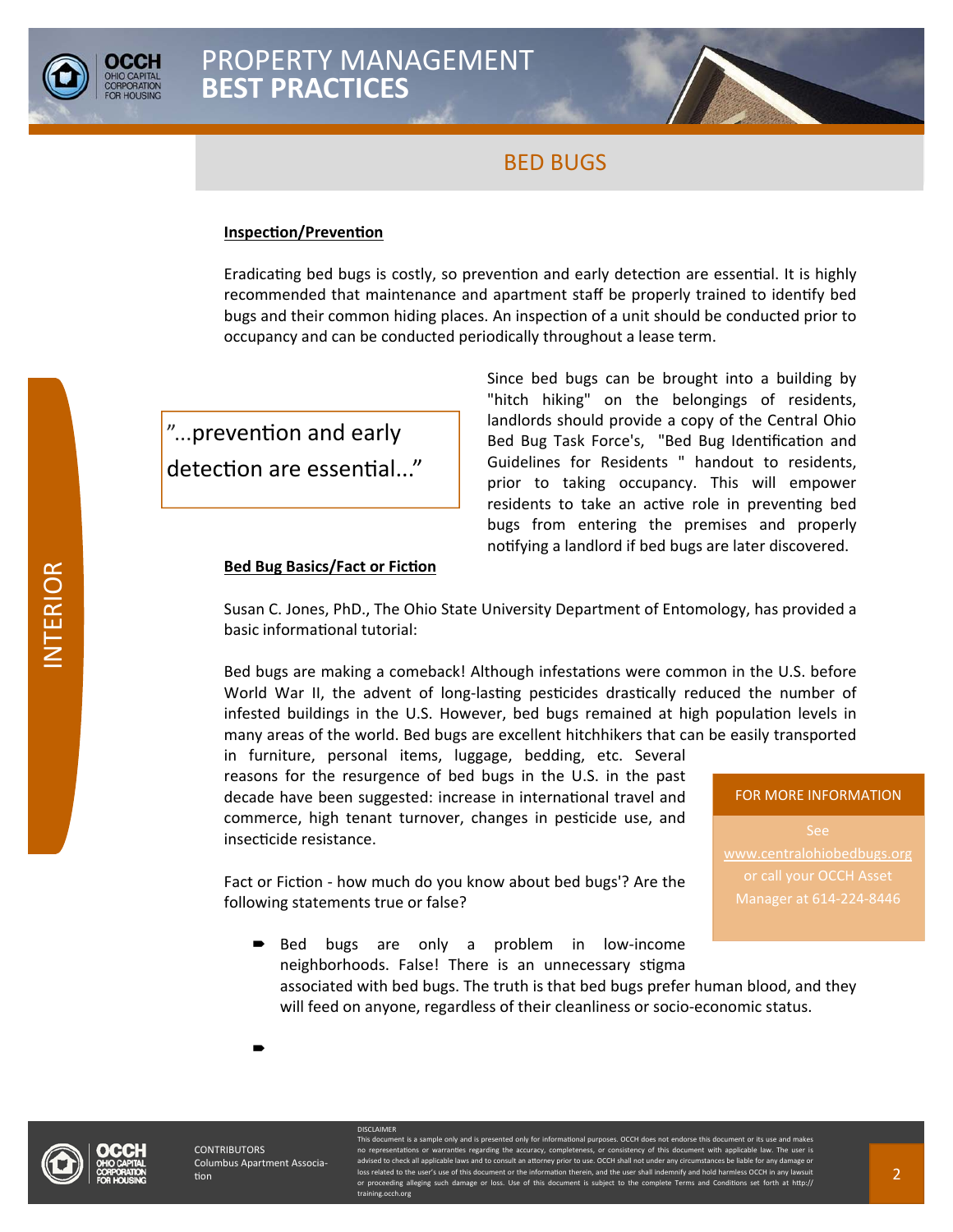

- Bed bugs carry disease. False! There is no conclusive evidence that bed bugs transmit disease.
- Any insecticide will kill bed bugs. False! Pesticides and other treatments effective against pests, such as cockroaches are not necessarily effective against bed bugs. For example, boric acid kills cockroaches. It is ineffective against bed bugs because it is a stomach poison that must be fed upon. (Remember, bed bugs only feed on blood). Some pesticides will kill bed bugs that are out in the open and if the insects are sprayed directly. However, the majority of bed bugs in an infested building are hiding and will not be killed by these contact pesticides.
- Household aerosol bug bombs meant for flying insects will kill bed bugs. False! Bug bombs will not kill the majority of bed bugs in an infested room. These insecticides cause bed bugs to scatter as the bugs attempt to avoid the irritating effect of the spray. The scattering effect from bug bombs makes the bed bug infestation much worse! Never use bug bombs for bed bugs!

### **Bed Bug Basics: Identification**

- 1. What are bed bugs? Bed bugs are parasitic insects. Human blood is their preferred food, but they will feed on rodents, bats, birds and pets, if humans aren't available.
- 2. How do bed bugs grow and develop? During its life cycle, a bed bug hatches from an egg into a nymph (immature) and molts (sheds its old skin) five times before becoming a full sized adult, about the size of an apple seed. Eggs are glued onto a surface by the adult female bed bug. All nymphal stages and adults require blood meals.
- 3. What do bed bugs look like? Adult bed bugs are small but visible to the naked eye. An adult bed bug is from 1/4 - 3/8 inches long and reddish brown. Bed bugs have an oval shape with a flattened body when unfed; their body becomes swollen after they have fed. The young nymph (immature) that has just hatched from the egg is less than 1/10 inches long and nearly colorless, but it becomes red after taking a blood meal. There are five nymphal stages, with each stage slightly larger than the preceding one. Nymphs typically are yellowish brown to reddish brown.
- 4. How do bed bugs move about? Bed bugs cannot fly, but they can walk very fast. They are able to cling tightly to surfaces, and they can fit into very small cracks and crevices where they often hide during the day.
- 5. Where are bed bugs found? Bed bugs can be found in places that are frequented or occupied by humans. Bed bugs are most commonly found in dwellings with a high rate of occupant turnover, such as hotels, hostels, dormitories, apartment complexes, movie theaters, and the like. Bed bugs also can infest private



**ISCLAIMER** 

nt is a sample only and is prest des regarding the advised to check all applicable laws and to consult an attorney prior to use. OCCH shall not under any circumstances be liable for any damage or loss related to the user's use of this document or the information therein, and the user shall indemnify and hold harmless OCCH i ding alleging such hing.occh.org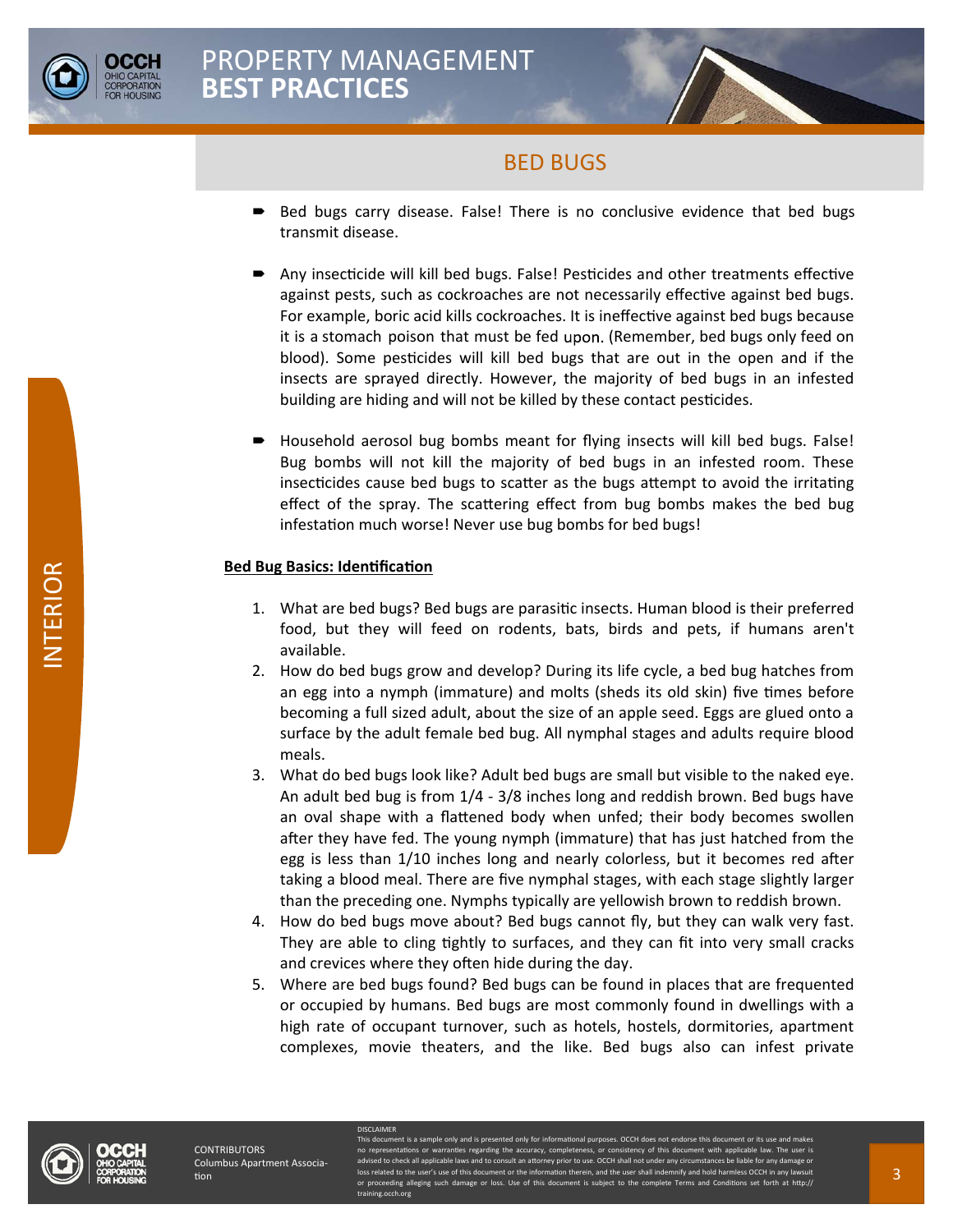

dwellings. Bed bugs can infest airplanes, ships, trains, and buses.

- 6. Where do bed bugs hide? Bed bugs will hide in mattresses and box springs, bed frames, dressers, upholstered furniture and other furniture, cracks and crevices, electrical outlets, carpet tack strips, baseboards, window and door casings, drapery pleats, wall hangings, ceiling moldings, seams in wallpaper, etc. Bed bugs prefer to contact fabric, wood, and paper surfaces-- all of which are common in human dwellings.
- 7. What are the tell-tale signs of bed bugs? The most obvious signs of bed bugs are small black spots (feces) that are deposited in and near bed bug hiding places. Shed bed bug skins and egg shells and live bed bugs also may be found. Blood stains typically occur when a bug is squashed. Itchy red welts may be the result of bed bug bites, but other insects and arthropods and other medical conditions can produce similar bite reactions. It is important to confirm whether the bites were caused by bed bugs by conducting an inspection and finding bed bugs or their evidence.
- 8. When do bed bugs feed? Bed bugs typically bite at night. However, they also can feed during the daytime.
- 9. What do bed bug bites look like? Bed bug bite reactions vary from person to person. Humans often exhibit a range of reactions to the bed bugs injected saliva. Some exhibit no reaction whatsoever and others experience a raised itchy red welt at the site of the bite. Bed bug bite reactions often appear as two or more bites in a row. They often occur on exposed areas of the body, such as the face, neck, arms and shoulders. Bed bug bites may resemble bite reactions caused by other insects and other medical conditions.
- 10. How do I treat bites? Consult your physician. Anti-itching medications and antibiotic salves that are applied to the skin may be helpful.

### **PrevenƟon**

- 1. How are bed bugs spread? Bed bug nymphs and adults are adept crawlers, and they hitchhike from place to place by tucking away in clothing, shoes, backpacks, purses, briefcases, luggage, used furniture, mattresses, bedding, etc. Bed bugs can also spread by laying eggs on these items. Bed bugs can easily crawl to multiple units in a building such as in hotels, dorms, and apartments and spread beyond the site of the initial infestation.
- 2. How can I protect myself and my family from bed bugs? Knowing what to look for can keep you from carrying bed bugs into your home. Be on the lookout for the tell-tale signs of bed bugs when traveling or buying used furniture and bedding and other used items. In a work setting, where bed bug exposure is possible, follow the safety precautions prescribed for your work place.



DISCLAIMER

This document is a sample only and is presented only for informational purposes. OCCH does not endorse this document or its use and makes no representations or warranties regarding the accuracy, completeness, or consistency of this document with applicable law. The user is advised to check all applicable laws and to consult an attorney prior to use. OCCH shall not under any circumstances be liable for any damage or loss related to the user's use of this docum or proceeding alleging such damage or loss. Use of this document is subject to the complete Terms and Conditions set forth at http:// ing.occh.org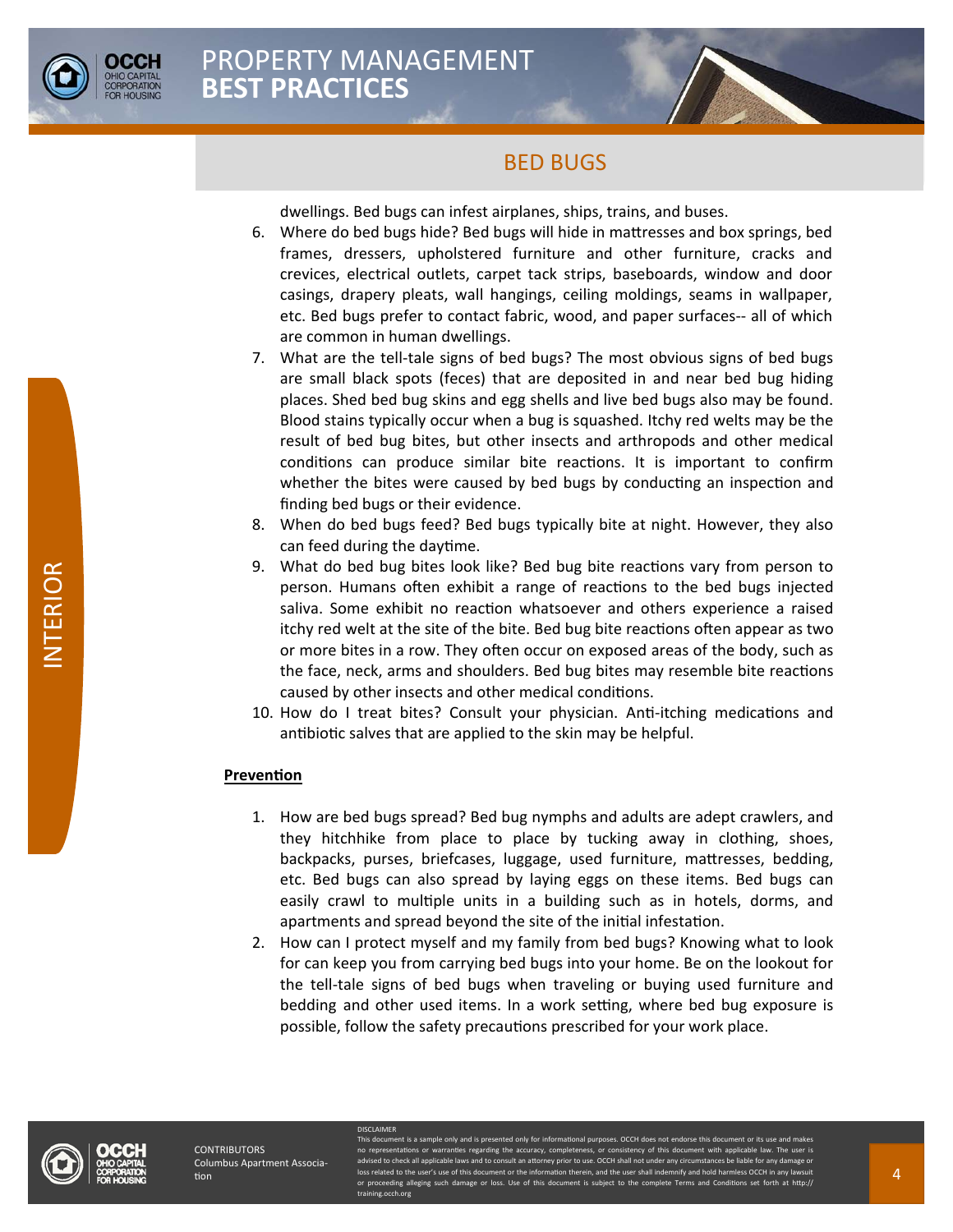



#### **EradicaƟon**

An integrated pest management (IPM) approach of sanitation and non-chemical and chemical measures is required to combat a bed bug infestation.

- Use a variety of sanitation and non-chemical measures including:
	- Minimize clutter
	- Launder all bedding, clothing, etc. in hot water (at least 120F) and dry on a hot setting for at least 15 minutes
	- **Encase mattresses and box springs in special encasements that have a** sealed zipper
	- Caulk or seal cracks and crevices
	- Vacuum rigorously. Use crevice tool *I* attachment for seams.
	- $\blacktriangleright$  Chemical treatment requires a licensed pesticide applicator who should:
	- Apply insecticides to targeted sites. Use a variety of insecticides
	- Rotate insecticide
	- Conduct at least one follow-up inspection with insecticide treatment as necessary

Do not consider an infested unit in a building in isolation. Bed bugs move quickly and can easily spread beyond the site of the initial infestation, especially in hotels, dorms, and apartment buildings. Be sure to inspect, and treat if necessary, all units that share a common wall (above, below and on both sides) with the infested unit.

#### **Beginning the Search**

A bed bug infestation can be recognized by:

- Dark (sometimes rusty) spots of excrement on sheets and mattresses and walls.
- Fecal spots, eggshells and shed skin may be found near the bugs hiding places.
- Blood stains from crushed bugs or

DISCLAIMER

- An offensive, sweet, musty odor from the bed bug scent glands may be detected when infestations are severe.
- Additional information and photographs can be found at the Central Ohio Bed Bug Task Force Web site (www.centralohiobedbugs.org) or The Ohio State University Department of Entomology Fact Sheet (http://ohioline.osu.edu/hygfact/2000/2105.html).



This document is a sample only and is presented only for informational purposes. OCCH does not endorse this document or its use and makes no representations or warranties regarding the accuracy, completeness, or consistency of this document with applicable law. The user is advised to check all applicable laws and to consult an attorney prior to use. OCCH shall not under any circumstances be liable for any damage or loss related to the user's use of this docu or proceeding alleging such damage or loss. Use of this document is subject to the complete Terms and Conditions set forth at http:// ing.occh.org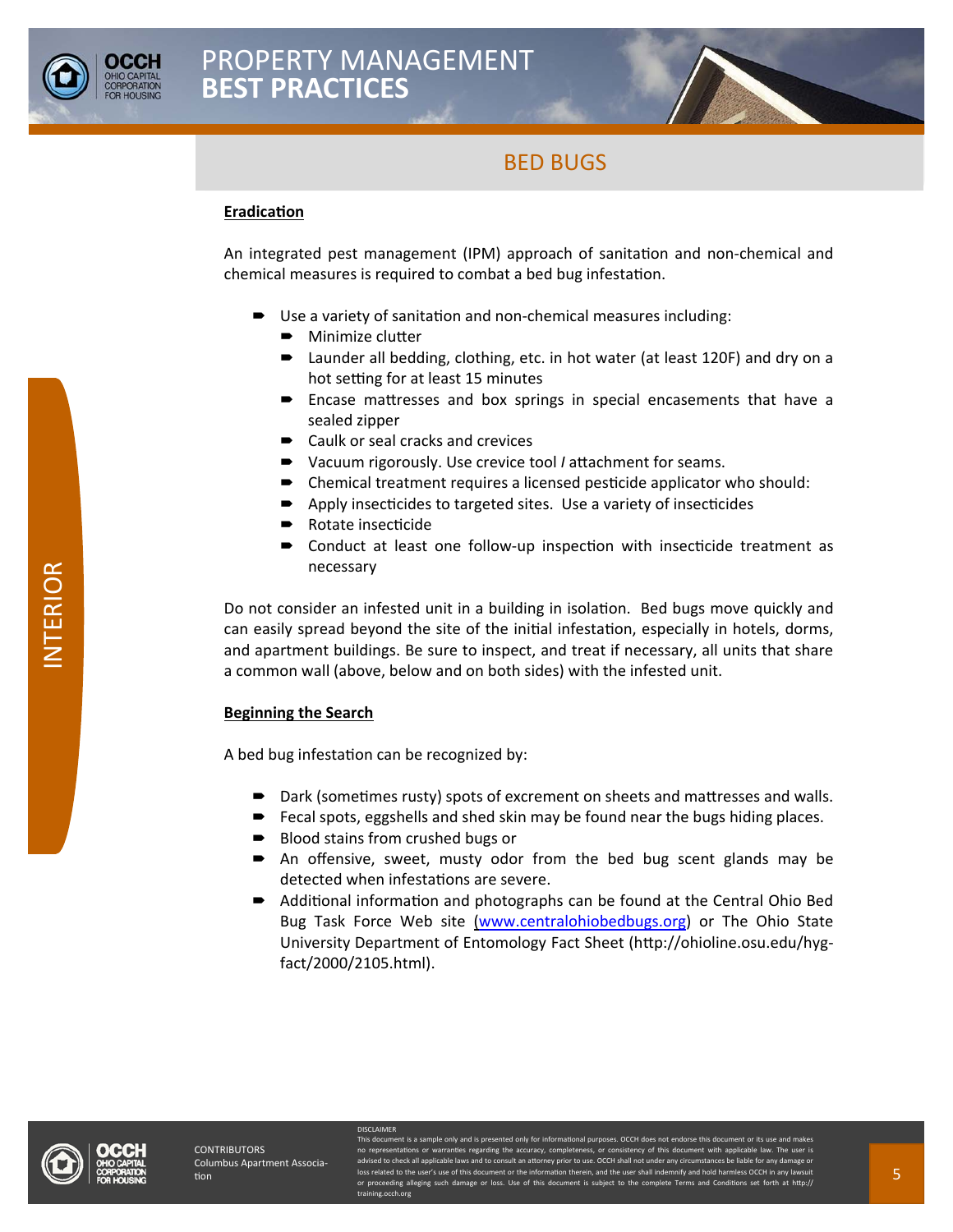



### **They're Great at Hiding**

Bed bugs do a great job of hiding so it is important to closely examine many areas of a room. An initial inspection prior to occupancy and periodic inspections for bed bugs of an occupied unit by maintenance staff is strongly recommended. Concentrate on:

- $\blacksquare$  Mattresses and box springs. Examine the mattress seams and undersides of box springs. Note: the muslin wrap on the bottom of the box spring may need to be removed. Seek consent of resident prior to doing so
- Bedding, including sheets, comforters and blankets
- Upholstered furniture around seams, edges of cushions and undersides of chairs
- Wood furniture on the undersides and interiors of chests where drawers slide
- Bed frames around metal joints and lips
- Window and door frames
- Cracks and crevices
- Carpet tack strips at the wall
- Baseboards
- Remove and inspect behind outlet and switch plates.
- Inspect smoke detectors, thermostats
- Drapery pleats or other window coverings
- Loosened wallpaper
- Check ceiling/wall junctions/ceiling moldings

If bed bugs are found in a unit, all adjoining units should be immediately inspected. Make sure inspection results are documented.

#### **Don't Be Part of the Problem**

- Make it a habit to visually check yourself for bed bugs crawling on your person before entering and exiting a unit. Check your tool bag/box or anything else you take in or out of a unit. If you have co-workers with you, check each other. There are some non- toxic sprays that you can use that are effective for killing unseen hitchhikers. Make sure that any such spray be approved by your company prior to using.
- $\blacktriangleright$  A bright LED-type flashlight is essential for locating bed bugs.
- Consider having a 10 power magnifying glass with you.

DISCLAIMER

Bring a supply of tie-type plastic garbage bags with you to contain infected areas.



This document is a sample only and is presented only for informational purposes. OCCH does not endorse this document or its use and makes no representations or warranties regarding the accuracy, completeness, or consistency of this document with applicable law. The user is advised to check all applicable laws and to consult an attorney prior to use. OCCH shall not under any circumstances be liable for any damage or loss related to the user's use of this docu or proceeding alleging such damage or loss. Use of this document is subject to the complete Terms and Conditions set forth at http:// ning.occh.org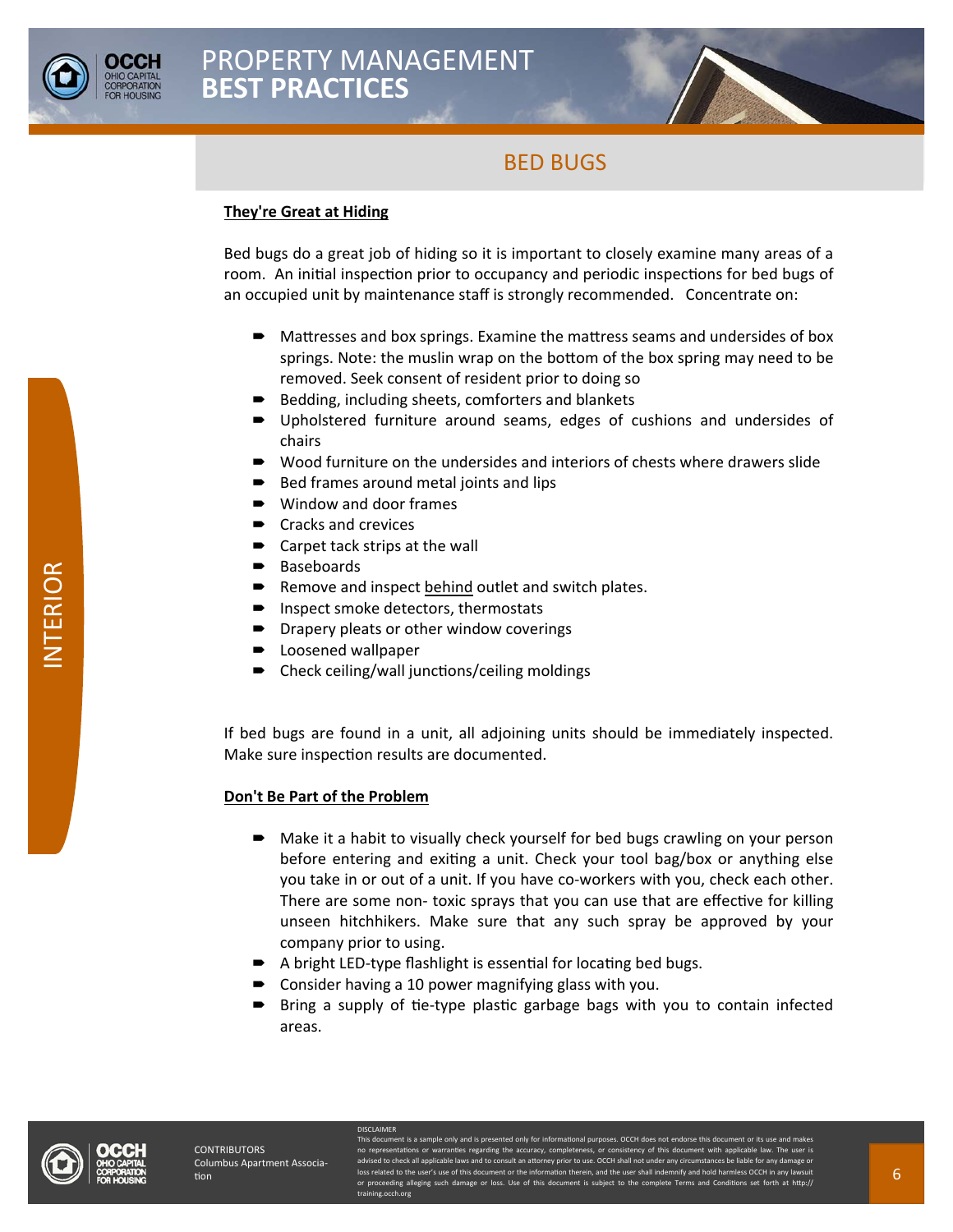

- Use a bagless vacuum cleaner. Empty contents into a plastic bag and seal after every use.
- If the vacuum uses a bag, seal the bag in a plastic bag immediately upon finishing and throw away. DO NOT REUSE THE BAG!
- Remove any wild animal roosts and bird nests that may be on or around the home or apartment. Bed bugs like these areas of harborage.
- Do not allow residents to retrieve abandoned furniture/mattresses/box springs at the dumpster or from a "set out."
- $\blacktriangleright$  Keep alert for any bed bugs during normal routine maintenance and notify your company's manager immediately if bed bug activity is spotted.

#### **Complaint By Resident**

Act quickly on any bed bug complaint by a resident. Inspect the resident's unit as soon as possible as well as adjacent units if bed bugs are discovered. Follow manual and company protocol and seek professional help.

#### **Bed Bugs Discovered; Now What?**

This problem cannot be overlooked. Ignoring signs of bed bugs will increase the cost of extermination, increase the invasiveness of extermination, and increase potential liability. If bed bugs are discovered, notify your manager immediately. Your company should seek prompt professional help from a licensed exterminator. The Ohio Department of Agriculture licenses pesticide companies. You can discover if an applicator company is properly licensed by going to:

1. www.agri.ohio.gov

**ISCLAIMER** 

- 2. Click on Pesticide Regulation; search for pesticide company
- 3. Click on online services

Be sure the company you select is experienced in bed bug eradication. You may want to talk with fellow landlords who have dealt with bed bugs. Unfortunately, single treatments are rarely effective and multiple treatments may be required. Depending on the severity of the bed bug problem and the company you select, provide a written notice to resident(s) notifying them when the bed bug treatment will be performed and what the tenant(s) needs to do to prepare for the treatment.

Although treatment protocol varies from company to company, attached exhibit ''NoƟce to Residents", provides common requirements. It is highly recommended that the notice provide the tenants name, proper address and the date the notice was delivered.



nt is a sample only and is pres ations or warranties regarding the a o check all applicable laws and to consult an attorney prior to use. OCCH shall not under any circumstances be l loss related to the user's use of this document or the information therein, and the user shall indemnify and hold harmless OCCH in eding alleging such damage or document is such the conding alleging subject to the condi ining.occh.org